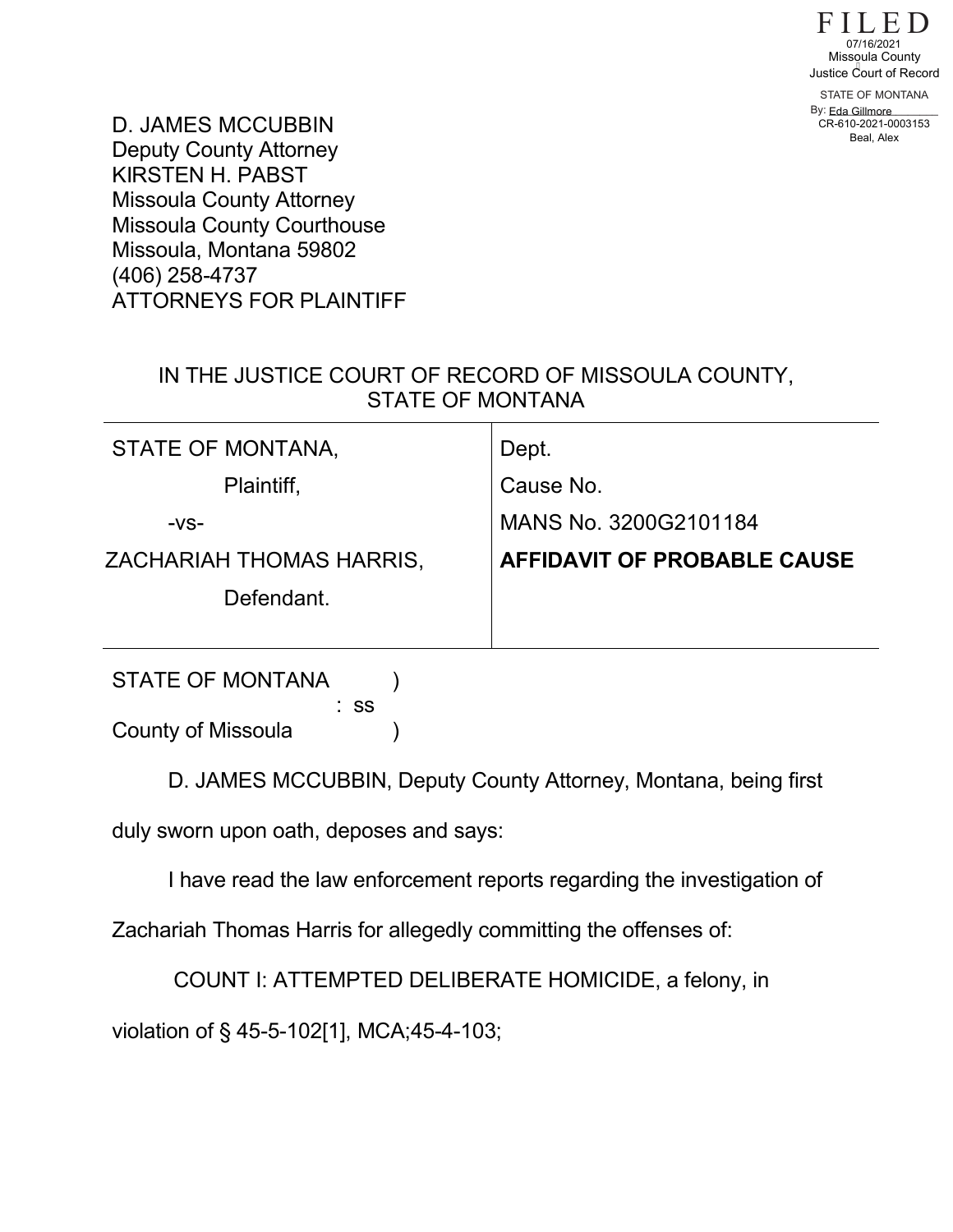COUNT II: ASSAULT ON A PEACE OR JUDICIAL OFFICER, a felony, in violation of § 45-5-210, MCA;

COUNT III: CRIMINAL ENDANGERMENT, a felony, in violation of § 45-5-207, MCA;

COUNT IV: CRIMINAL ENDANGERMENT, a felony, in violation of § 45-5-207, MCA;

COUNT V: ATTEMPTED CRIMINAL POSSESSION WITH INTENT TO DISTRIBUTE, a felony, in violation of § 45-9-103, MCA;45-4-103;

COUNT VI: UNLAWFUL USE/POSSESSION OF PROPERTY SUBJECT TO CRIMINAL FORFEITURE, a felony, in violation of § 45-9- 206(1), MCA;

COUNT VII: UNLAWFUL USE/POSSESSION OF PROPERTY SUBJECT TO CRIMINAL FORFEITURE, a felony, in violation of § 45-9- 206(1), MCA;

I believe that the facts as set forth in reports I have received from law enforcement, if true, constitute sufficient probable cause to justify the filing of the charges. Those facts are as follows:

On July 14, 2021, law enforcement members of the Missoula Drug Task Force arrested Defendant ZACHARIAH THOMAS HARRIS after HARRIS retrieved a mail package that had been intercepted and found to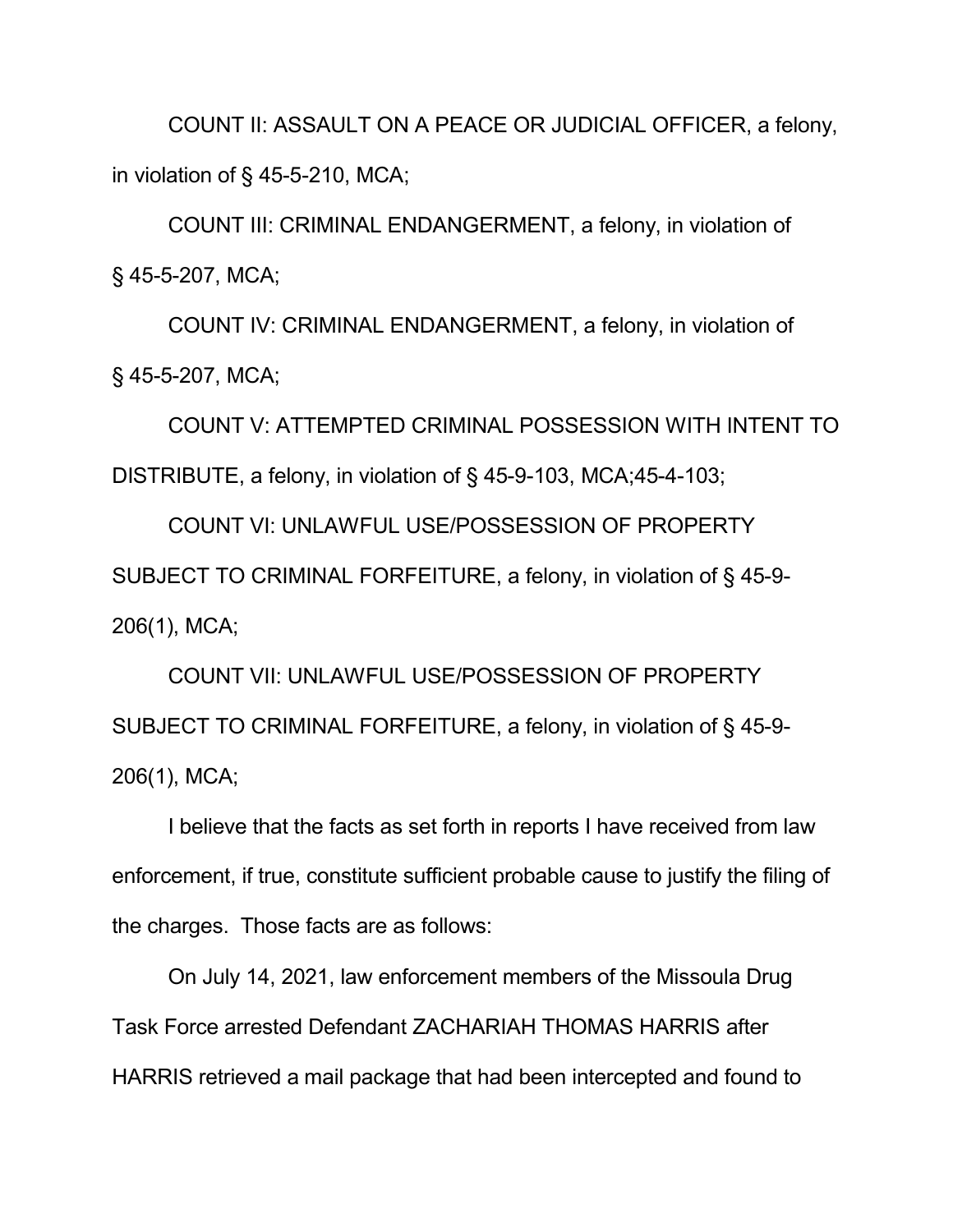contain a distribution quantity of methamphetamine. During the arrest, HARRIS attempted to shoot officers by pulling the trigger of a handgun he had drawn from his waistband.

The arrest of HARRIS on July 14, 2021, arose out of an investigation by Inspector Tubbs of the United States Postal Inspection Service. Inspector Tubbs had determined that multiple suspicious packages had been shipped from San Diego, CA, to a postal box rented by HARRIS at the UPS Store located at 400 W. Broadway in Missoula, Montana. On July 14, 2021, Inspector Tubbs intercepted a suspicious package addressed to HARRIS. A package lineup was established and Montana Highway Patrol K9 handler Adams conducted a canine sniff of multiple packages with his K9 partner, Bumper. K9 Bumper alerted upon the package addressed to HARRIS, indicating the presence of an illicit substance. Inspector Tubbs applied for a federal search warrant, which was approved by Hon. Kathleen DeSoto, U.S. Magistrate Judge. The package was searched, and officers located two bundles of suspected methamphetamine, which were weighed and found to have an approximate weight of over 120 grams. One of the bundles was opened and the substance was field tested, with a presumptive positive result for methamphetamine. The officers involved in the investigation are aware from training and experience that this quantity of methamphetamine is a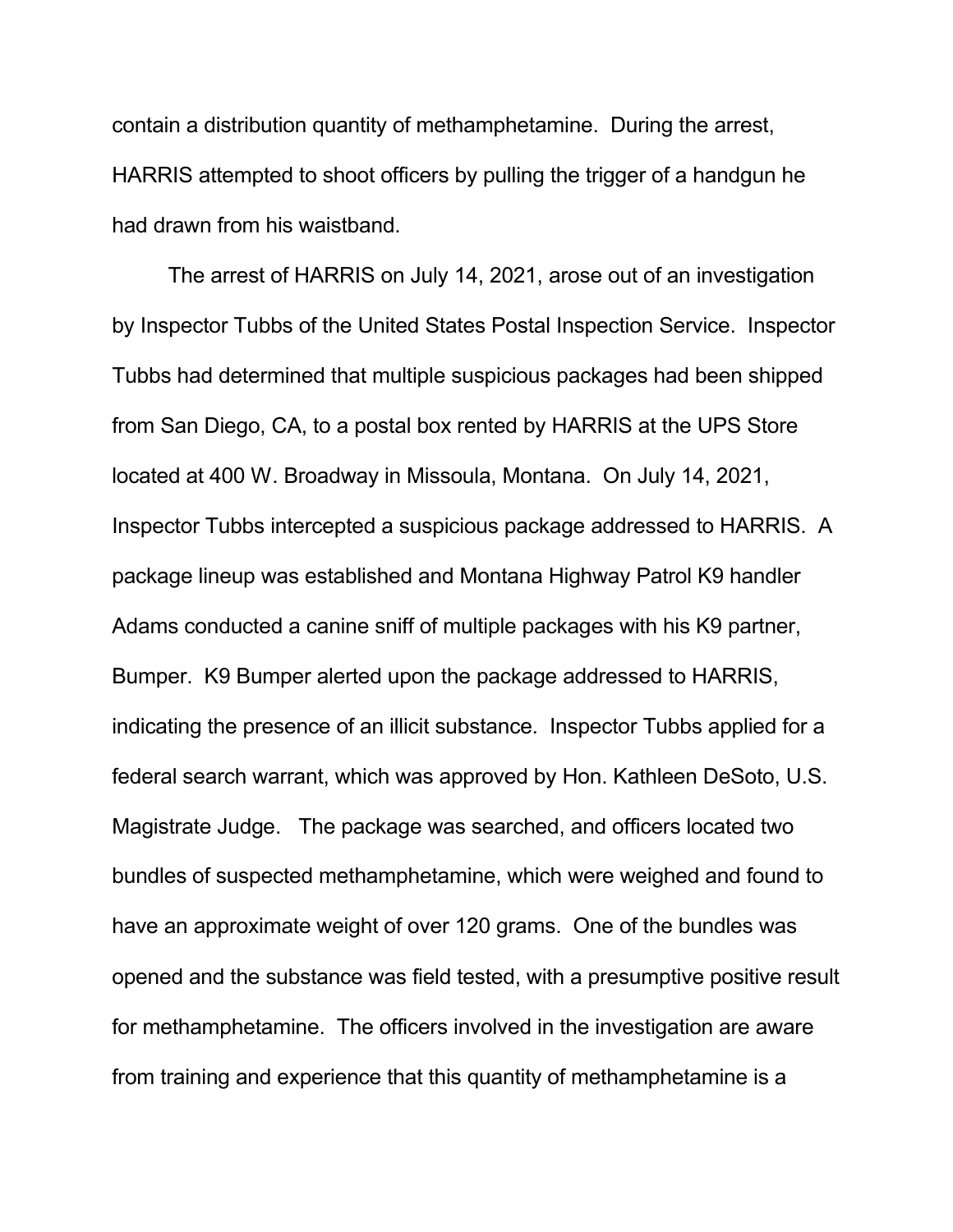dealer quantity, greatly in excess of the quantities typically possessed by a drug user for personal use.

The suspected methamphetamine was removed from the package and replaced with a sham product of similar size and weight. The package was re-sealed, then delivered to the postal box rented by HARRIS. Officers then conducted surveillance on the UPS Store and HARRIS's box.

HARRIS was observed to arrive at the UPS Store at approximately 6:20 p.m. on July 14, 2021. HARRIS arrived riding a motorcycle, later specifically identified as a Royal Enfield Himalayan, plate MT DCU805, VIN ME3FSM248MK400404. HARRIS parked in the lot near the rear door of the business, then entered the store. HARRIS enquired about the parcel, and retrieved the package. HARRIS then departed the store and placed the package in a storage box mounted to the motorcycle.

Inspector Tubbs and DEA Special Agent Evans exited the store behind HARRIS. SA Evans had his badge displayed in his hand and called out "Hey Zack" to HARRIS. At approximately this same time, DCI/TFO Agents Allard and Anderberg arrived in a vehicle driven by Agent Allard, which he pulled up in front of the motorcycle, blocking its exit from the parking spot. Agent Anderberg exited the vehicle. Agents Allard and Anderberg were each wearing ballistic vests with placards attached reading "POLICE". Agent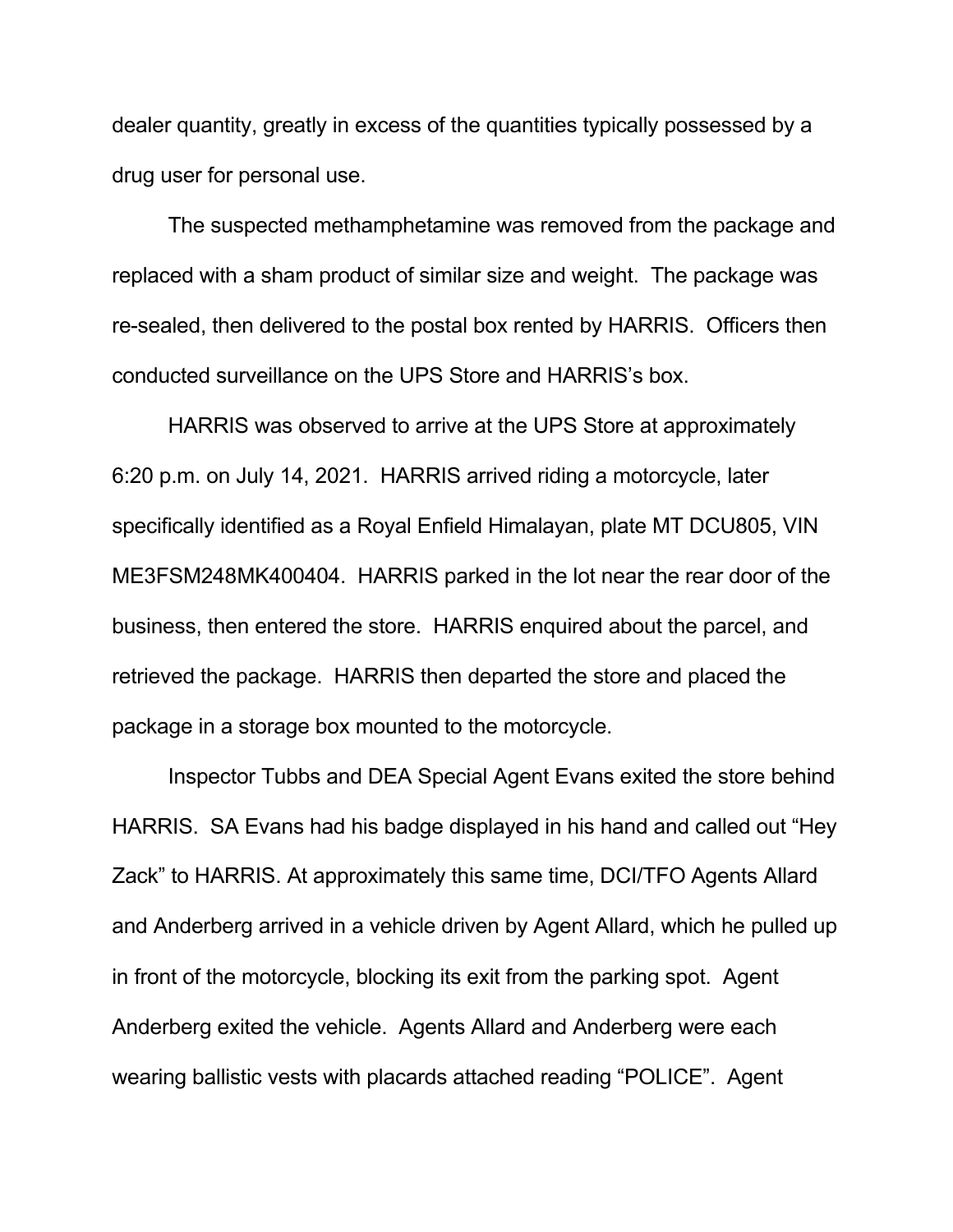Anderberg's vest had two placards on the front stating "POLICE" and also had his badge mounted to the upper side of the front of the vest. At approximately the time when Agent Anderberg was exiting the vehicle, a second vehicle driven by Sheriff's Detective Sunderland with Detective Johnston in the passenger seat was pulling up behind the vehicle driven by Agent Allard. Detectives Sunderland and Johnston were each wearing ballistic vests with Sheriff's Officer markings clearly visible on both the front and back.

HARRIS got off the motorcycle and ran from the approaching officers. As he ran, Agent Anderberg observed that HARRIS was not pumping his arms as would be typical for a runner, but instead had his hands held tight to his body near his waistline, as if he was holding his belt buckle.

Detective Johnston exited the second vehicle and yelled "Stop, Police," then engaged in pursuit of HARRIS, who did not stop. Detective Johnston saw HARRIS with both hands at approximately his stomach level and manipulating something resulting in a dark cloth object falling to the ground and HARRIS' hands extending from his body outward. A soft "Ruger" brand pistol holster was later located on the ground. Detective Johnston was still running and now approximately an arm's length from HARRIS when he recognized the item in HARRIS's hands as a black handgun and it appeared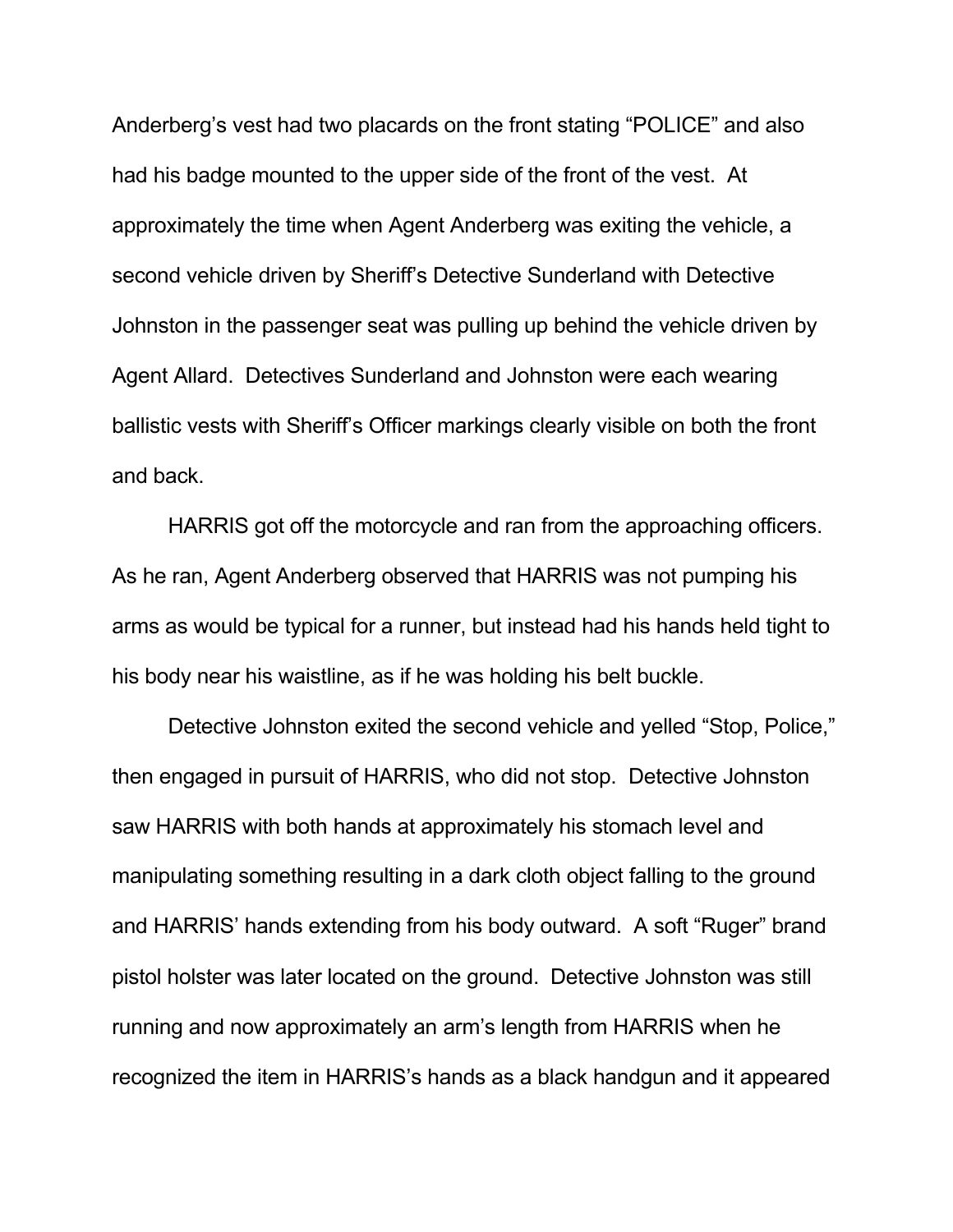HARRIS was attempting to "charge" (firearm held in pistol grip while offhand pulls the slide to the rear, chambering a live round of ammunition in preparation of firing) the firearm.

Agent Allard had also exited the first vehicle and as he got closer, he could see HARRIS's hands were both at the front of his body near his waist in what appeared to be a firearm 'drawing' motion. Agent Allard was a few steps away from Harris at this point and could clearly see a small pistol handgun in Harris's hands. Agent Allard was apprehensive that he or one of his fellow officers would be shot by HARRIS.

Detective Johnston seized HARRIS' hands in his own and drove them towards the ground while attempting a "hip toss" maneuver. Detective Johnston was successful in pinning the firearm to the ground as they landed and called out "Gun" to the rest of the team. Detective Johnston's left hand was between the firearm and the pavement, and his right hand was on top of HARRIS's right hand as HARRIS held the firearm. Detective Johnston attempted to maintain control of the firearm and HARRIS's hand. HARRIS was actively resisting, attempting to raise and orient the firearm. Detective Johnston yelled "Drop it" and continued to fight HARRIS's attempts to control the firearm. During the struggle, HARRIS was able to depress the trigger, causing the firearm to "dry fire" (activation of the trigger mechanism, causing